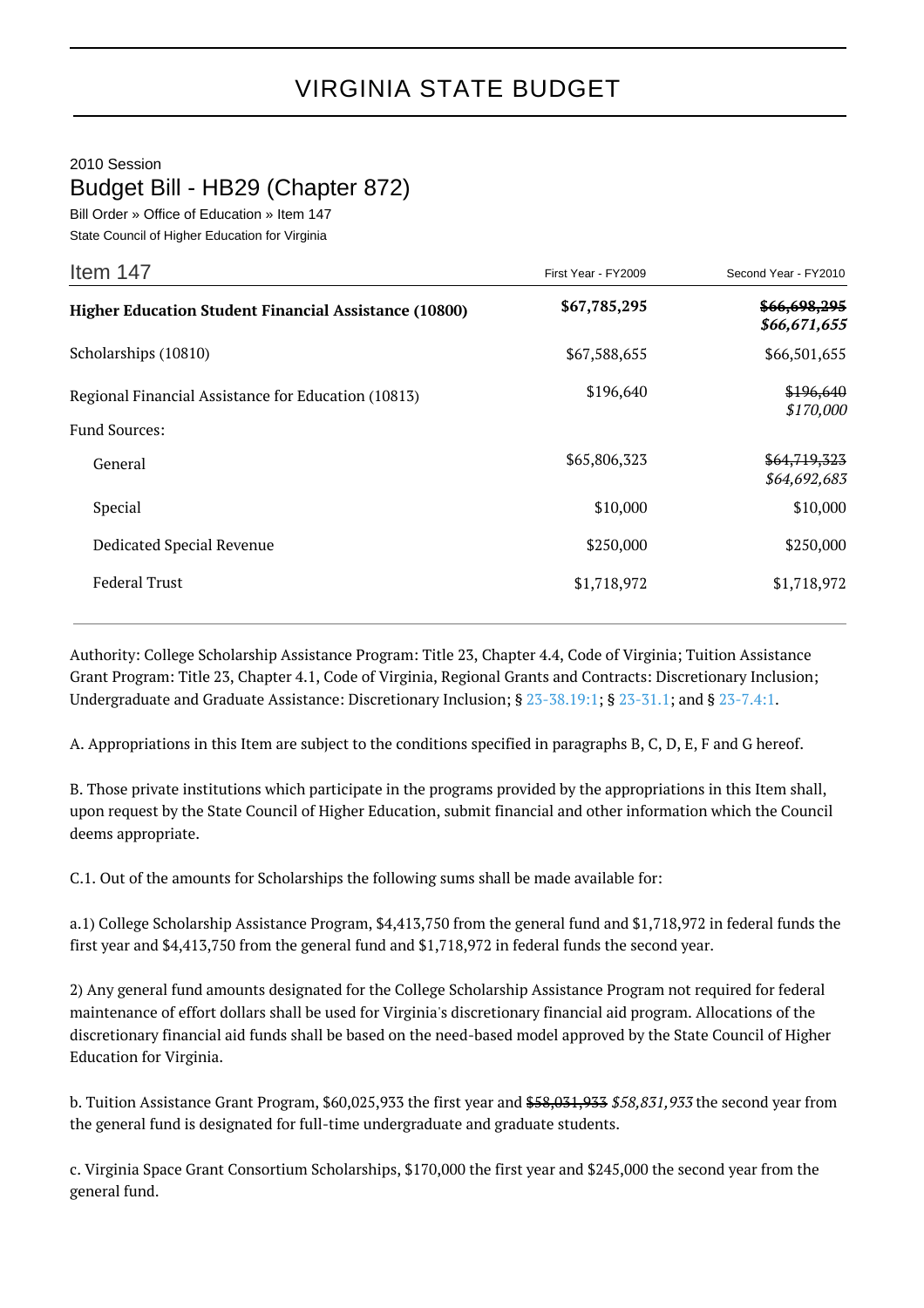d. Out of this appropriation, \$32,000 the second year from the general fund is designated to provide grants of up to \$2,000 per year for Virginia students who attend schools and colleges of optometry. Each student receiving a grant shall agree to set up practice in the Commonwealth for a period of not less than two years upon completion of instruction.

2. No amount, or part of an amount, listed for any program specified in paragraph C 1 above shall be expended for any other program in this appropriation except for the amounts identified in C 1 a2).

D. College Scholarship Assistance Program payments to students out of this appropriation shall not exceed \$5,000 each year per undergraduate and graduate student.

E. Tuition Assistance Grant Program

1. Payments to students out of this appropriation shall not exceed \$3,200 for qualified undergraduate students and \$2,200 for qualified graduate and medical students attending not-for-profit, independent institutions in accordance with §§ [23-38.12](http://law.lis.virginia.gov/vacode/23-38.12/) through [23-38.19](http://law.lis.virginia.gov/vacode/23-38.19/), Code of Virginia.

2. Any appropriations in the Tuition Assistance Grant Program which are unexpended at the close of business on June 30, 2008, and June 30, 2009, shall be reappropriated for use in the program in the following year.

3. The private institutions which participate in this program shall, during the spring semester previous to the commencement of a new academic year or as soon as a student is admitted for that year, whichever is later, notify their enrolled and newly admitted Virginia students about the availability of tuition assistance awards under the program. The information provided to students and their parents must include information about the eligibility requirements, the application procedures, and the fact that the amount of the award is an estimate and is not guaranteed. The number of students applying for participation and the funds appropriated for the program determine the amount of the award. Conditions for reduction of award amount and award eligibility are described in this Item and in the regulations issued by the State Council of Higher Education. The institutions shall certify to the Council that such notification has been completed and shall indicate the method by which it was carried out.

4. Institutions participating in this program must submit annually to the Council copies of audited financial statements.

5. To be eligible for a fall or full-year award out of this appropriation, a student's application must have been received by a participating independent college or by the State Council of Higher Education by July 31. Returning students who received the award in the previous year will be prioritized with the July 31 award. Applications for a fall or full-year award received after July 31 but no later than September 14 will be held for consideration if funds are available after July 31 and returning student awards have been made. Applications for spring semester only awards must be received by December 1 and will be considered only if funds remain available.

6. Students at the Virginia Women's Institute for Leadership at Mary Baldwin College are not eligible for Tuition Assistance Grants.

7. No limitations shall be placed on the award of Tuition Assistance Grants other than those set forth herein or in the Code of Virginia. Notwithstanding application deadlines contained in the Virginia Administrative Code for the Tuition Assistance Grant program, provided that the institution has received accreditation by the Liaison Committee on Medical Education, the Virginia Tech - Carilion School of Medicine shall be deemed eligible to participate in the Tuition Assistance Grant program beginning with the 2010-2011 academic year.

8. All eligible institutions not previously approved by the State Council of Higher Education to participate in the Tuition Assistance Grant Program shall have received accreditation by a nationally recognized regional accrediting agency, prior to participation in the program or by the Commission on Osteopathic College Accreditation of the